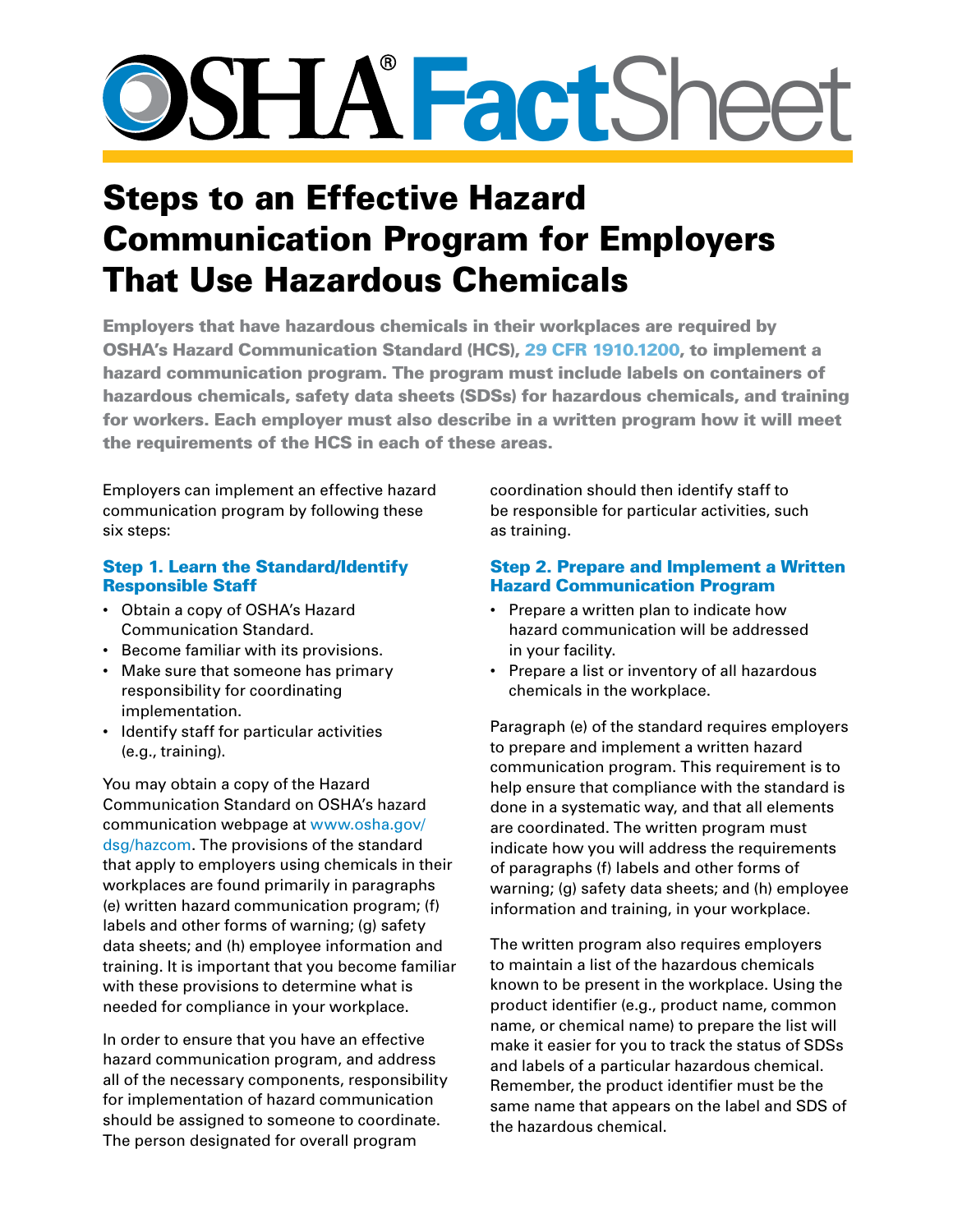#### Step 3. Ensure Containers are Labeled

- • Keep labels on shipped containers.
- Label workplace containers where required.

Chemical manufacturers and importers are required to provide labels on shipped containers with the following information: product identifier, signal word, pictograms, hazard statements, precautionary statements, and the name, address and phone number of the responsible party. Therefore, when an employer receives a hazardous chemical from a supplier, all of this information will be located together on the label; however, additional information may also appear.

As the employer, you are required to ensure that containers in the workplace are labeled. You may use the same label from the supplier or you may label workplace containers with alternatives, such as third party systems (e.g., National Fire Protection Association (NFPA) or Hazardous Materials Identification System (HMIS)) in addition to the other required information. Any container of hazardous chemicals in the workplace must at a minimum include the product identifier and general information concerning the hazards of the chemical. Whatever method you choose, your workers need to have access to the complete hazard information.

#### Step 4. Maintain Safety Data Sheets (SDSs)

- Maintain safety data sheets for each hazardous chemical in the workplace.
- Ensure that safety data sheets are readily accessible to employees.

Safety data sheets are the source of detailed information on a particular hazardous chemical. Employers must maintain copies of SDSs for all hazardous chemicals present in their workplaces. If you do not receive an SDS from your supplier automatically, you must request one. You also must ensure that SDSs are readily accessible to workers when they are in their work areas during their work shifts.

This accessibility may be accomplished in many different ways. You must decide what is appropriate for your particular workplace. Some employers keep the SDSs in a binder in a central location (e.g., outside of the safety office, in the pick-up truck on a construction site). Others, particularly in workplaces with large numbers of chemicals, provide access electronically. However, if SDSs are supplied electronically, there must be an adequate back-up system in place in the event of a power outage, equipment failure, or other emergency involving the primary electronic system. In addition, the employer must ensure that workers are trained on how to use the system to access SDSs and are able to obtain hard copies of the SDSs. In the event of a medical emergency, hard copy SDSs must be immediately available to medical personnel.

#### Step 5. Inform and Train Employees

- • Train employees on the hazardous chemicals in their work area before initial assignment, and when new hazards are introduced.
- • Include the requirements of the standard, hazards of chemicals, appropriate protective measures, and where and how to obtain additional information.

Paragraph (h) of the HCS requires that employers train employees on the hazardous chemicals in their work area before their initial assignment and when new hazards are introduced into the work area, and this training must be conducted in a manner and language that employees can understand. Workers must understand they are exposed to hazardous chemicals. They must know that labels and safety data sheets can provide them with information on the hazards of a chemical, and these items should be consulted when needed. In addition, workers must have a general understanding of what information is provided on labels and SDSs, and how to access them. They must also be aware of the protective measures available in their workplace, how to use or implement these measures, and whom they should contact if an issue arises.